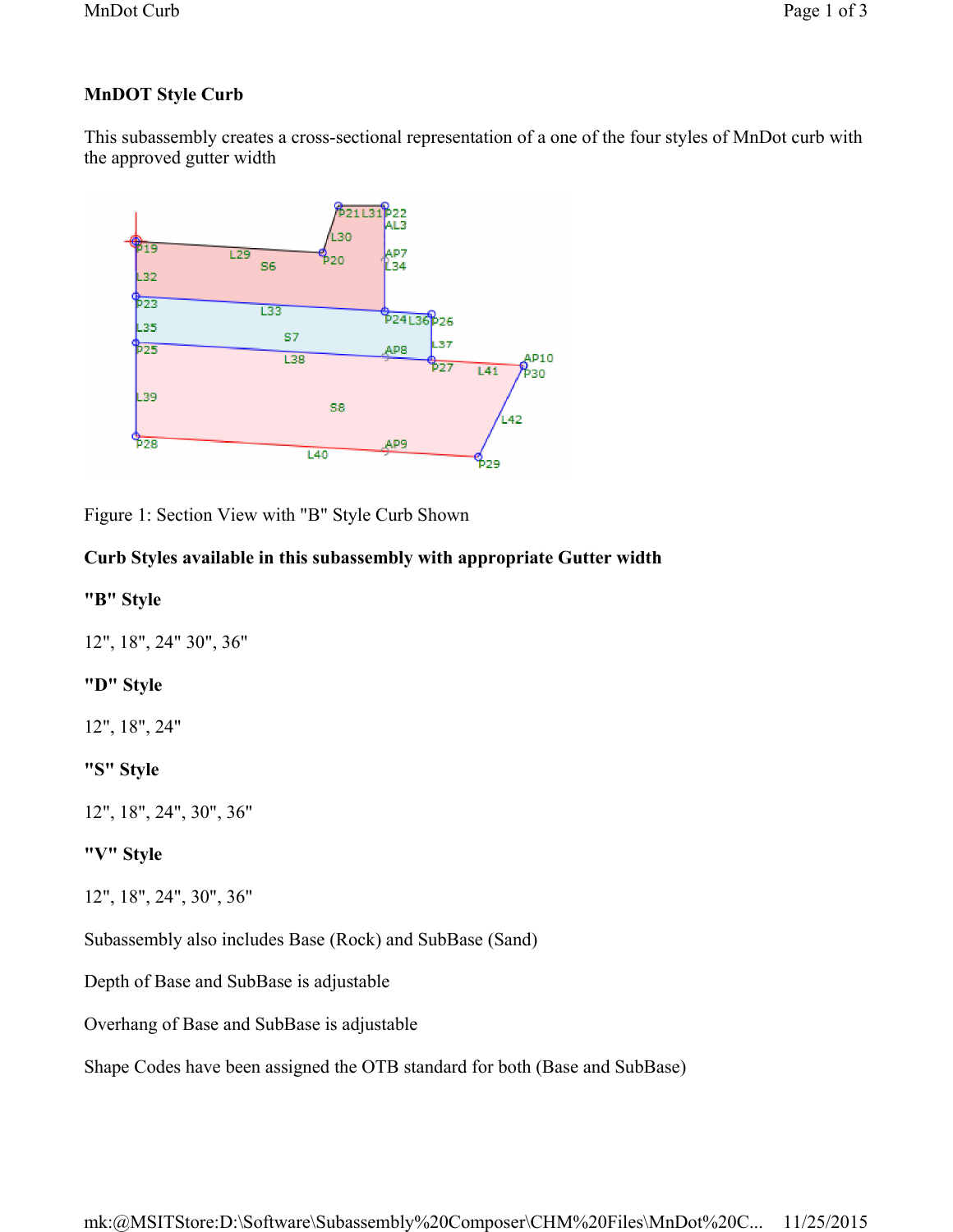| <b>Input values:</b>                    |                     |
|-----------------------------------------|---------------------|
| Value Name                              | Default Input Value |
| Side                                    | Teft.               |
| Curb Style                              | в                   |
| Curb: Gutter Slope                      | $-6.00%$            |
| Curb: Gutter Width                      | - 18                |
| SubBase: Depth of                       | 1.00'               |
| SubBase: Extension                      | 1.00'               |
| Base: Depth of                          | $0.50^{\circ}$      |
| <b>Base: Extension</b>                  | $0.50^{\circ}$      |
| Codes: Link, Inside Vertical of Base 0  |                     |
| Codes: Link, Inside Vertical of Su None |                     |
| SubBase: Cut slope                      | 0.50:1              |
| SubBase: Slope of Bottom                | $-4.00%$            |

Figure 3: List of Parameters

#### **Parameters:**

**Curb Style** - Predefined variables of "B" "D" "S" and "V"

**Gutter Slope (%)** - Slope of the gutter in a percentage

**Gutter Width** - Predefined variables of "12" "18" "24" "30" "36"

Note: Subassembly will not display if a 30" or 36" width is applied to a "D" Style Curb

**Bottom Slope** - Bottom slope of the SubBase in a percentage

**Depth of SubBase(Ft)** - The thickness of the SubBase in feet.

**Overhang of SubBase (Ft**) - Distance behind the back of curb feet.

**Depth of Base(Ft)** - The thickness of the Base (or Rock) in Feet.

**Overhang of Base(Ft)** - Distance behind the back of curb feet.

**SubBase Cutslope(:)** - The back slope of the subbase

**SubBase Bottom Slope(%)** - Slope of the bottom link of the SubBase

**Note:**

In 2013 the Output Parameters created in this subassembly when assigned to another subassembly within the Assembly Properties will not automatically update when these variables are changed. However, the changes will be reflected in the corridor once it has been rebuilt.